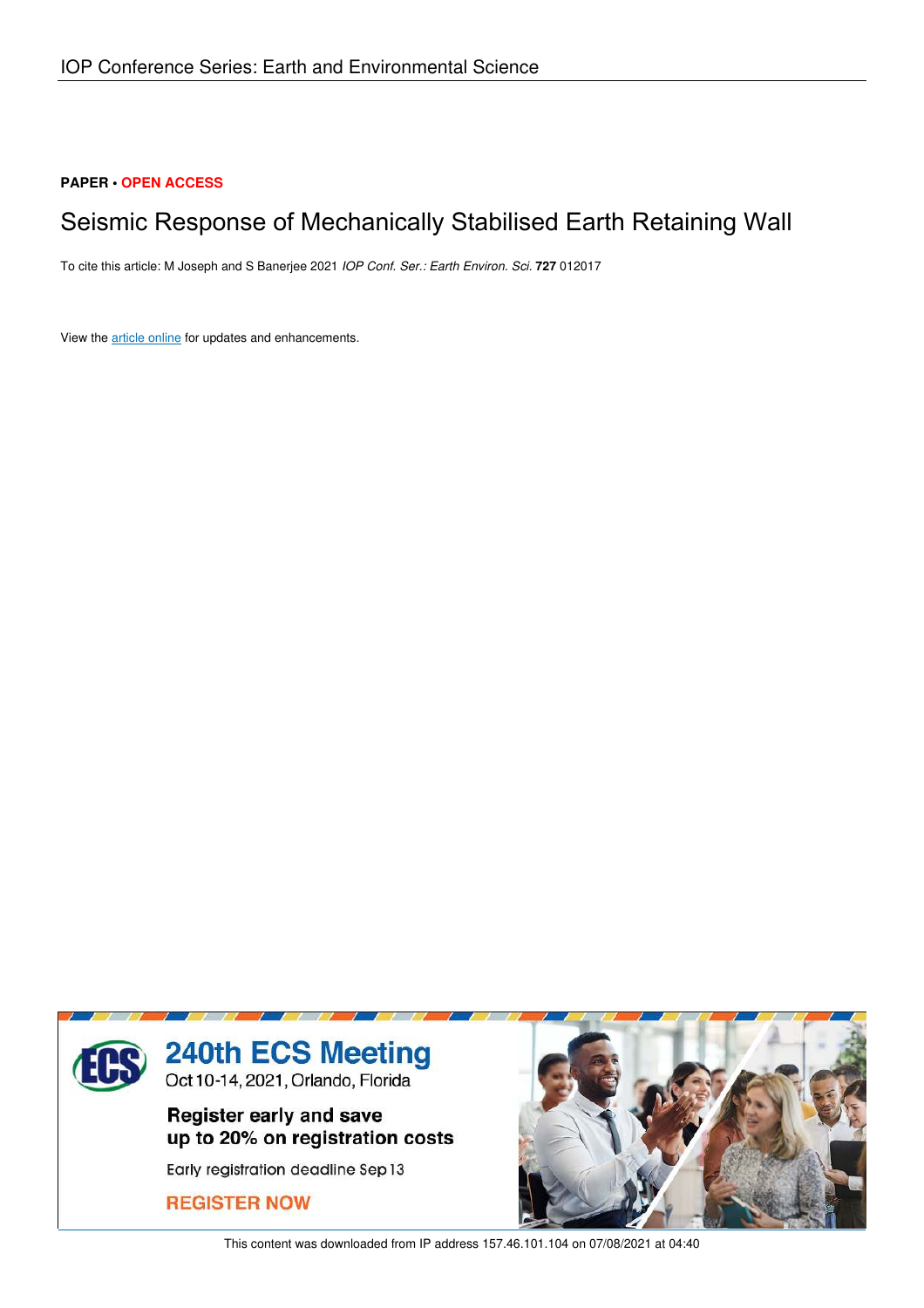IOP Conf. Series: Earth and Environmental Science **727** (2021) 012017 doi:10.1088/1755-1315/727/1/012017

# **Seismic Response of Mechanically Stabilised Earth Retaining Wall**

## **M Joseph**<sup>1</sup>  **and S Banerjee**<sup>2</sup>

<sup>1</sup>Ph. D Scholar, Indian Institute of Technology, Madras, India <sup>2</sup> Associate Professor, Indian Institute of Technology, Madras, India

E-mail: <sup>1</sup>monicajoseph93@gmail.com, <sup>2</sup>subhadeep@iitm.ac.in

**Abstract.** Mechanically Stabilised Earth retaining wall has become a premier choice of retaining wall design in places where seismic and high vibration loads are frequent. The wall displacement has to be monitored regularly for the safe and economic function of the structure. In the present paper, a numerical study on an MSE wall model under real records of earthquake loading condition using an explicit finite difference program has carried out. A parametric study to scrutinize the influence of strong-motion parameters such as peak ground acceleration and predominant frequency on the permanent displacement of the wall is accomplished. The influence of PGA and frequency of seismic excitation was visible in the results. At higher frequencies, the ground surface is disturbed severely leading to excessive heaving on the surface. The amplification of strong motion along the backfill is observed for low PGA motions, whereas, de-amplification is observed for high PGA motion.

#### **1. Introduction**

The earthquake triggered ground motion, causing major damages to buildings, roadways, embankments, retaining walls, etc. have become a common scenario in the world. The distortion of earth retaining structures due to excess ground movement is a serious area to be taken care of. Mechanically Stabilised Earth (MSE) retaining walls have achieved significant acceptance from the 1970s based on their benefits of cost-effective construction, pleasing aesthetics, and simple construction techniques. MSE walls are predominantly used in seismic prone areas where it shows satisfactory performance during the earthquake and its aftershocks. The extensive employment of reinforced earth structures in the field demands proper investigations to predict the responses under probable loading conditions to make sure satisfactory performance during their lifetime. MSE wall system consists of soil reinforcement, backfill material, facing element and foundation soil. The relative movement between the reinforcement and the backfill soil reduces the lateral earth pressure from the retained soil. The shear strength of the soil and the tensile strength of the reinforcement contribute to the stability of the structure. High resistance to seismic loading on account of their flexible nature is one of the desirable features of reinforced soil retaining walls. Many researchers [1,2,3,4] have conducted numerical study on MSE wall subjected to static loading and suitability of the wall for practical applications are well evident from their work. An earthquake resistant structure shall consider the effect of earthquake motions on its each component. The overall performance of the MSE wall system is very much influenced by the soil reinforcement and backfill interaction. The reinforcement length (L/H ratio), stiffness of reinforcement, friction angle of reinforced soil, and friction angle of retained soil are important parameters governing the stability of the wall. The Federal Highway Administration (FHWA) and AASHTO [5, 6] recommends a reinforcement length of 0.7H or not less than 2.4m, while National Concrete Masonry Association recommends a

Content from this work may be used under the terms of theCreative Commons Attribution 3.0 licence. Any further distribution of this work must maintain attribution to the author(s) and the title of the work, journal citation and DOI. Published under licence by IOP Publishing Ltd 1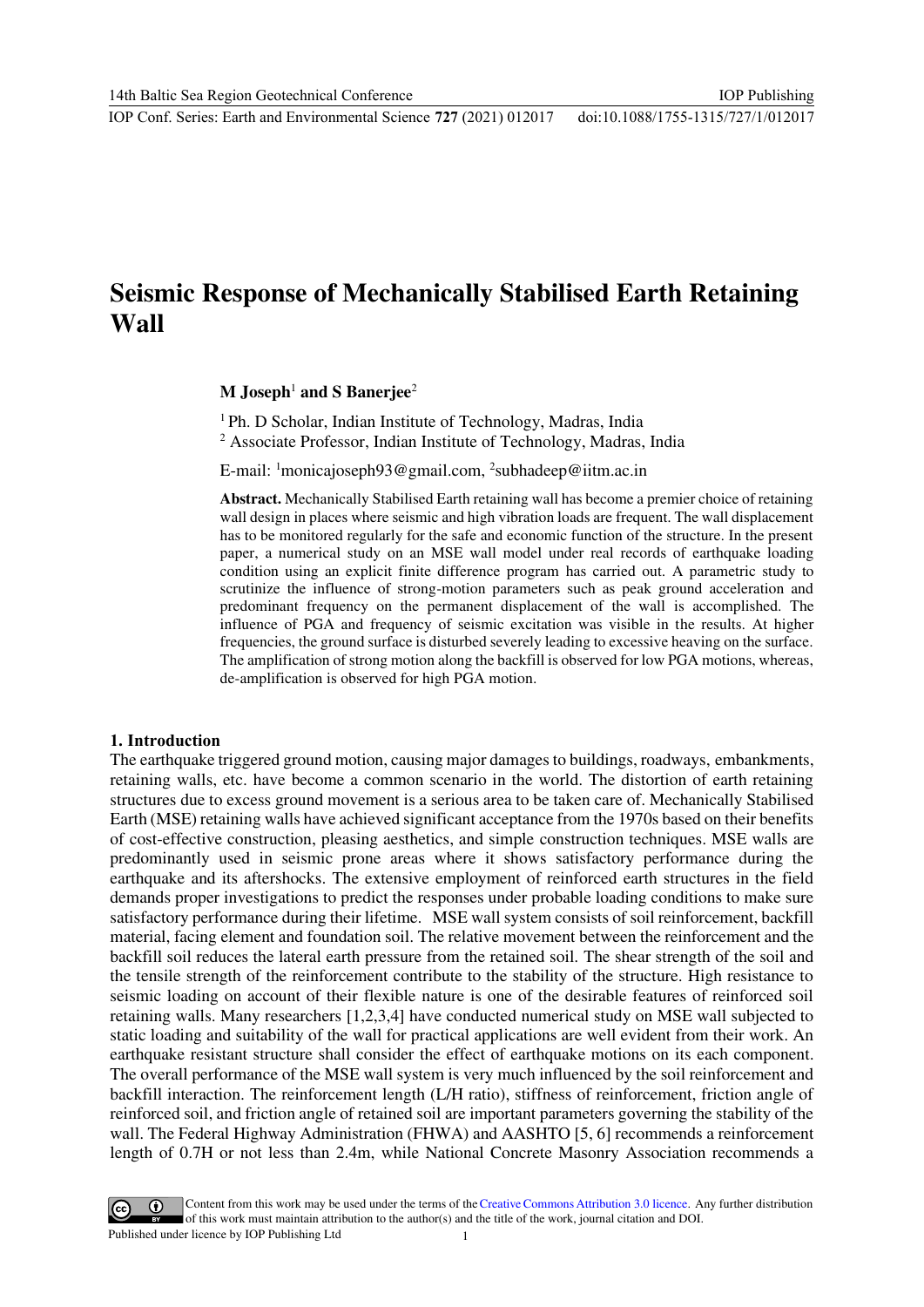| 14th Baltic Sea Region Geotechnical Conference                      | <b>IOP</b> Publishing              |
|---------------------------------------------------------------------|------------------------------------|
| IOP Conf. Series: Earth and Environmental Science 727 (2021) 012017 | doi:10.1088/1755-1315/727/1/012017 |

length of 0.6H. The inadequate reinforcement length affects the stability of the wall and ends in excessive horizontal displacement.

Kibria et al. [7] conducted a parametric study to understand the influence of reinforcement stiffness and length in the overall performance of retaining wall based on a case study of MSE wall located at State Highway 342 in Lancaster, Texas. The horizontal movement of the MSE wall was between 300 and 450 mm within 5 years of construction with an average movement of 4.5 mm/month. The study reveals that the inadequate length of the reinforcement layer is a reason for the excessive wall movement. The effect of reinforcement stiffness was not significant at a wall height of 4 m. According to the results, reinforcement stiffness and length were identified as influential parameters affecting the horizontal movement at a specific MSE wall height. Segrestin and Bastick [8] also conducted finite element analyses to understand the seismic response of soil-reinforced structures. In their studies, the elastoplastic behaviour of the soil was simulated by varying the modulus of elasticity as a function of observed deformations. The results of the study indicated that the distribution of dynamic tensile forces along the strips is fairly uniform and does not give significant change in the position of points of maximum tension. Unlike the FHWA recommendation, Segrestin and Bastick [8] suggested that the active failure zone is not affected much by the earthquake loading, and therefore the width of this area should be limited to 0.3 H.

In most of the prevailing design methods, the dynamic response of retaining wall is not considered in the design, but the wall is designed to resist any movement for the predicted design load. This method has the disadvantage of the high cost of construction as the wall is assumed to have zero movements throughout its design life. However, a displacement-based design allows the wall to displace for an amount less than the permanent displacement of the wall, thereby reducing the construction cost to a great extent. Hence knowing the permanent displacement of the wall is the prior step for the performance-based design of MSE wall.

### **2. Description of the Problem**

A mechanically stabilised earth wall holding loose cohesionless soil is chosen for the present study. The numerical model of the MSE wall is modelled in the finite-difference software, FLAC 7.0. The wall model is subjected to velocity time histories of real earthquake records. The important parameters of ground motion such as peak ground acceleration (PGA) and predominant frequency of motion  $(f_n)$ are changed in each analysis to study its influence on the response of the wall. The retaining wall model is further studied to evaluate the influence of strong-motion parameters on the permanent displacement of the wall. The acceleration time histories, settlement behind the panel, amplification characteristics, axial force in the reinforcement and the permanent horizontal displacement of the wall are analysed at various points of interest in the model.



**Figure 1. (a)** Geometry of the MSE wall model used for the present study **(b)** Generated mesh of MSE wall.

#### **3. Wall geometry and soil properties**

A MSE wall with a geometry of 6m height and 5m width is modelled for the numerical study as shown in Figure 1 (a). The wall and the retained soil are assumed to rest on a rigid foundation. A uniaxial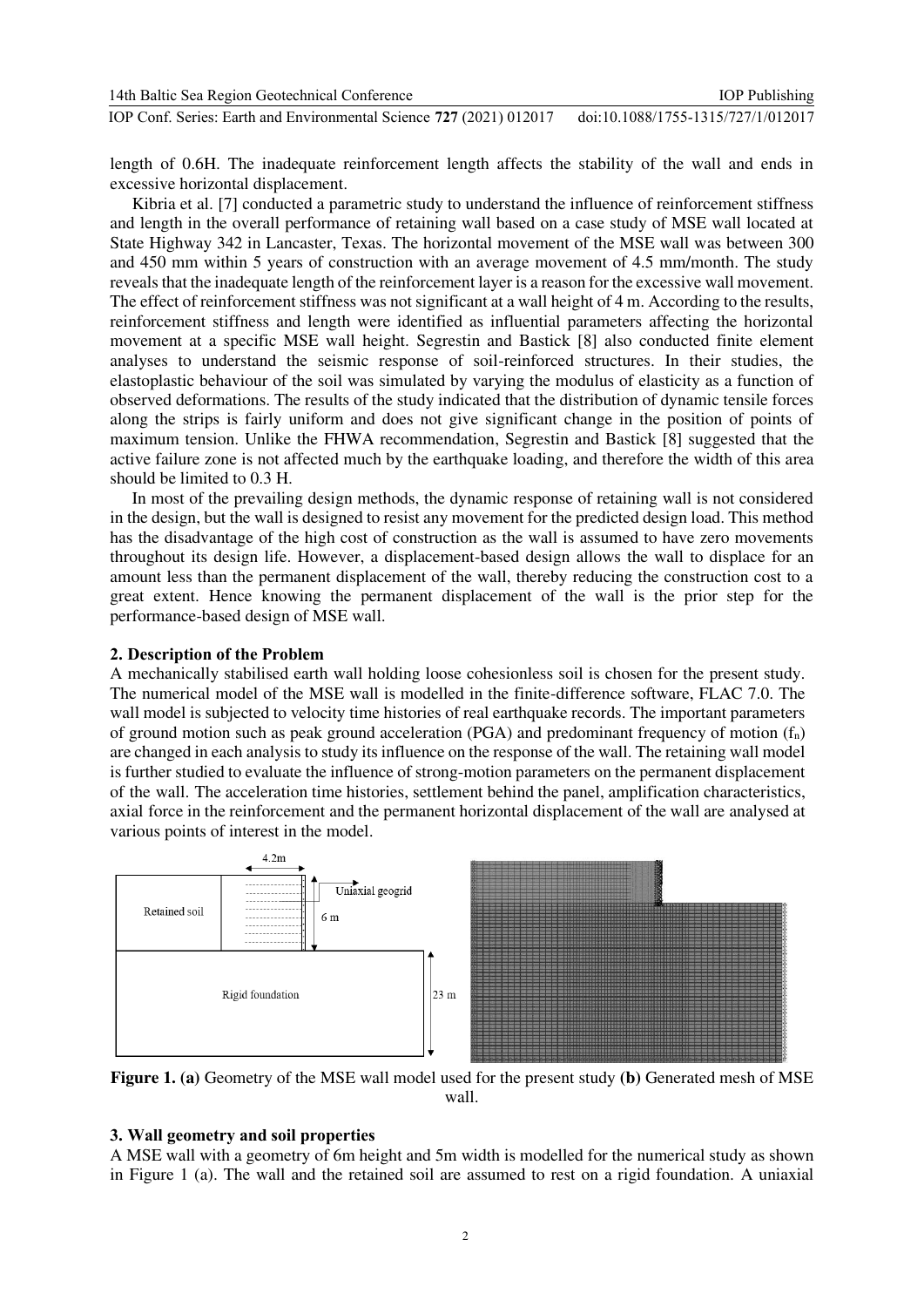| 14th Baltic Sea Region Geotechnical Conference                      | <b>IOP</b> Publishing              |
|---------------------------------------------------------------------|------------------------------------|
| IOP Conf. Series: Earth and Environmental Science 727 (2021) 012017 | doi:10.1088/1755-1315/727/1/012017 |

geogrid of tensile strength  $55kN/m$  and mass density  $0.51kg/m<sup>3</sup>$  is adopted from Liu [9]. The reinforcements of configuration 0.7H length and 0.5m spacing was selected to develop the numerical model where H is the height of the wall. Closer spacing of reinforcement is adopted in the present study to focus on the influence of strong-motion parameters on the response of the wall. The rigid foundation of concrete for a depth of 23 m is used to avoid the rotation of model during the analysis. A distance of 25m from the wall to the left vertical boundary and 15 m to the right vertical boundary are selected to satisfy the boundary conditions. The backfill, retained soil and foundation properties used in the present study are mention in Table 1. The backfill soil is assigned as medium dense silty sand [9]. An elastoplastic Mohr-Coulomb model is assigned for both reinforced and retained soil. The choice of a simple constitutive model to predict the behaviour of reinforced soil walls is justified by the previous studies. A simple constitutive model like Mohr-Coulomb was found adequate to predict the behaviour of an MSE wall [10]. Further Bathurst and Hatami [11] analysed the behaviour of continuous panelled retaining walls using finite difference analysis in which the constitutive model used for backfill soil was Mohr-Coulomb model and the numerical model was found to give fairly accurate predictions on the seismic response of the wall. Input parameters needed for the Mohr-Coulomb model are bulk modulus, shear modulus, density, cohesion, friction angle and dilation angle. The reduction in shear modulus of the soil and its corresponding damping property is also considered for the study according to Darendeli [12]. The shear modulus and bulk modulus of the soil is calculated based on the formulation proposed by Ishihara [13] as shown below,

$$
G = 7000 * (2.17 - e)^{2}/(1 + e) * \sigma_{m}^{0.5}
$$
 (1)

$$
K = G_0 \frac{2(1+0)}{3(1-20)}\tag{2}
$$

| <b>Table 1.</b> Soil and wall properties                               |                                                                             |               |                |  |
|------------------------------------------------------------------------|-----------------------------------------------------------------------------|---------------|----------------|--|
| Soil Type                                                              | <b>Backfill</b>                                                             | Retained soil | <b>Base</b>    |  |
| Void Ratio                                                             | 0.45                                                                        | 0.65          |                |  |
| Mass Density $(kg/m3)$                                                 | 1815                                                                        | 1700          | 2300           |  |
| Friction Angle $(°)$                                                   | 39.4                                                                        | 33            |                |  |
| Dilation Angle $(0)$                                                   | 5                                                                           | 5             |                |  |
| 7000 $\frac{(2.17-e)^2}{(1+e)}(\sigma_o)^{0.5}$<br>Shear Modulus (MPa) |                                                                             |               |                |  |
| Cohesion (kPa)                                                         | $\Omega$                                                                    | 0.5           |                |  |
| Poisson's Ratio                                                        | 0.3                                                                         | 0.3           | 0.17           |  |
| Model                                                                  | Non-linear hysteretic + Mohr-Coulomb<br>failure criterion + viscous damping |               | Linear elastic |  |

#### **4. Selection of earthquake data**

The real records of the acceleration time history of five earthquakes are collected. Five real records of earthquakes, which are Bhuj (2001), Tabas (1978), Izmit (1999), Loma Prieta (1989), and Kobe (1995), are used for the present study. Figure 2 represents the seismic excitations used for the present study. The uncorrected acceleration time histories are filtered and baseline corrected before using for the analysis. The selected strong-motion time histories possess a range of PGA's from 0.1g to 0.5g and predominant frequency from 2.17 to 6.25 Hz. The velocity-time histories of the input seismic excitation are used as an applied motion to the model. The absorbing boundary at the base fails to replicate the same motion when the motion is applied as acceleration time histories during the analysis.

#### **5. Description of the numerical model**

The two dimensional numerical model of the MSE wall is developed using the finite difference method. The generated mesh for the retaining wall model is shown in Figure 1 (b). The meshing of the model is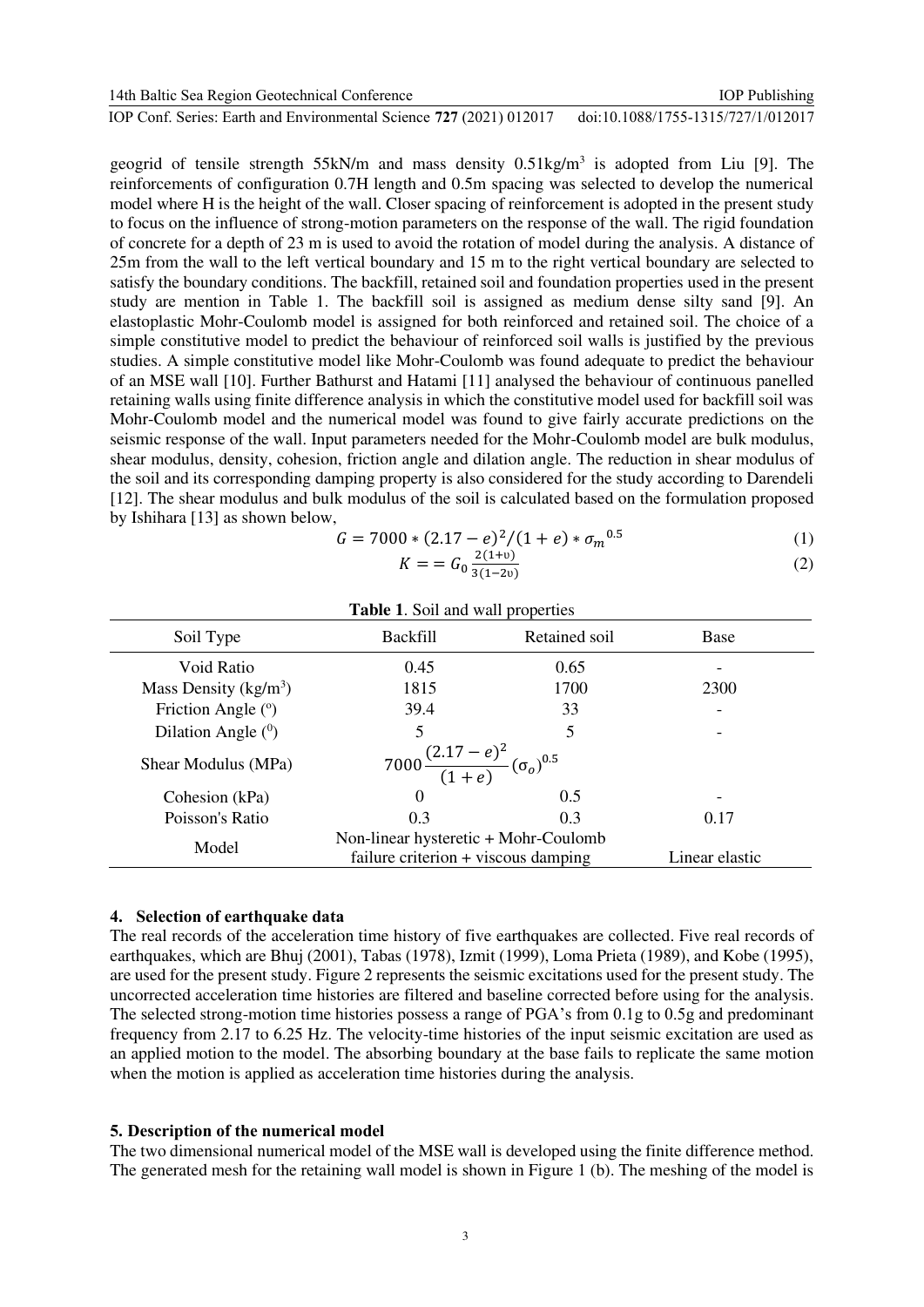IOP Conf. Series: Earth and Environmental Science **727** (2021) 012017 doi:10.1088/1755-1315/727/1/012017

provided using finer square grid zones near the wall and coarser meshing with an aspect ratio 2 towards the boundaries, sizes of which ensured an accurate wave transmission of maximum frequency [14] expressed as



**Figure 2.** Seismic excitations

The increased mesh size towards the model boundaries helped in reducing the computational time significantly. The rotation of the model is expected in the analysis due to the significant difference in model depth along the side boundaries is prevented by providing a higher foundation depth of 23m. The specified properties in Table 1 are assigned to soil and wall zones. Interface elements are used in the model to define the boundaries between soil and wall and between the panels.

The interface properties such as shear  $(k<sub>s</sub>)$  and normal stiffness  $(k<sub>n</sub>)$  are assigned to the interface elements along with interface friction angle. The interface stiffness is set to ten times the equivalent stiffness of the stiffest neighbouring zone to prevent any slip or separation [15]. The apparent stiffness (expressed in stress-per-distance units) of a zone in the normal direction is according to [14] expressed as,

$$
k_n = 10 * \max\{[K + 4/3G]/\Delta z_{min}\}\tag{4}
$$

Where K, G and  $\Delta z_{min}$  are the bulk modulus, shear modulus and the width of the smallest adjoining zone in the normal direction. The absorbing boundary is applied at the model base and free field boundary applied at both the vertical boundaries of the model. Lysmer and Kuhlemeyer's [16] absorbing boundary of independent viscous dashpots placed vertically and horizontally at the boundaries are adopted in the present analysis. The free-field boundary absorbs the outward wave propagation and preserve the non-reflecting property. The numerical analysis in the MSE wall model is carried out in two stages. In the first stage, the static equilibrium of the model is achieved and the unbalanced force is brought to a minimum. The wall is constructed stage by stage and the equilibrium of the model is maintained at each stage of construction. In the second stage, the dynamic analysis is executed. Since an absorbing boundary is assigned at the base of the model, the input seismic excitation is applied as velocity-time history, because the applied acceleration time history need not necessarily match the input motion. The numerical model is analysed for a total of 5 sets of seismic conditions of varying PGA's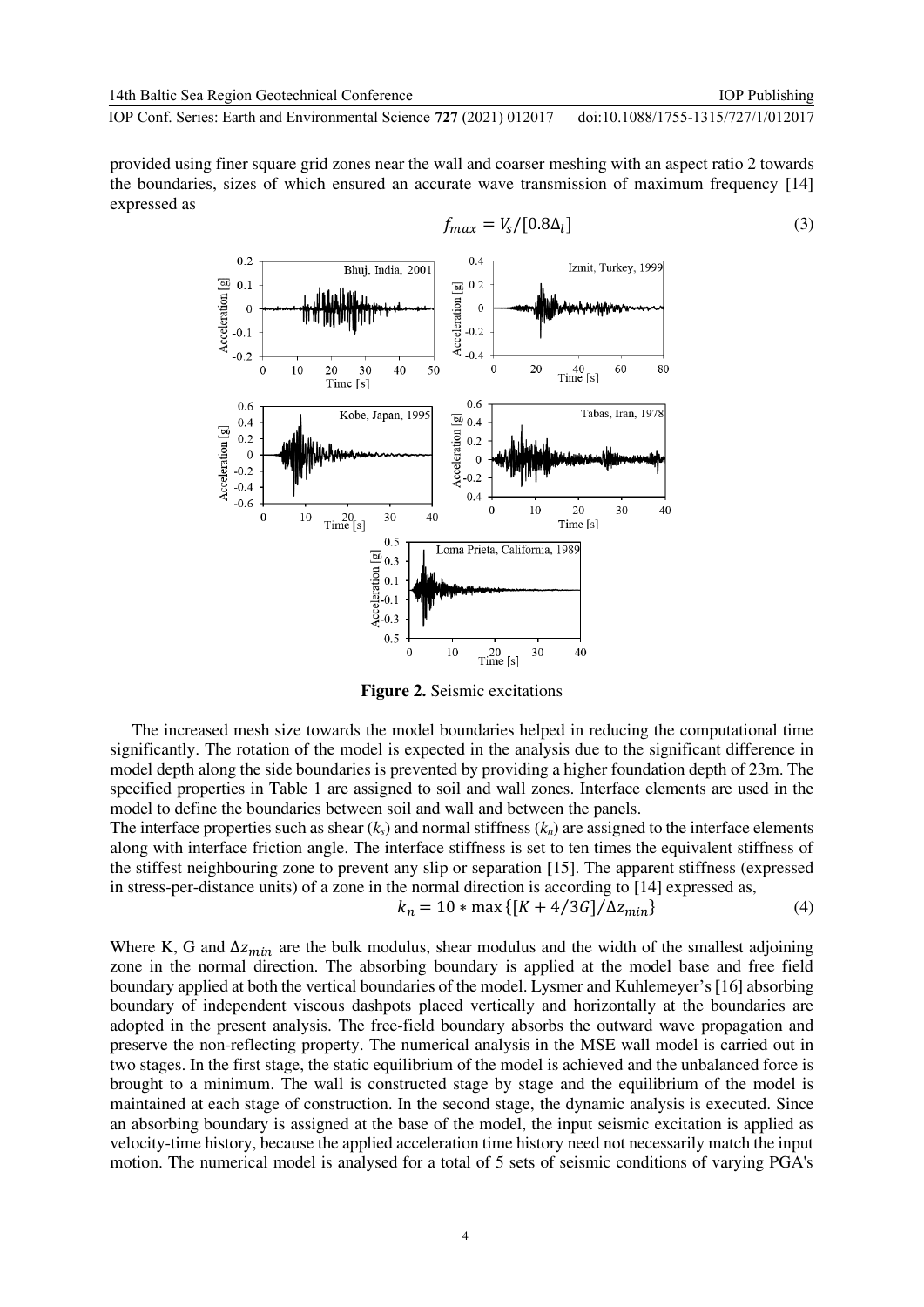| 14th Baltic Sea Region Geotechnical Conference                      | <b>IOP</b> Publishing              |
|---------------------------------------------------------------------|------------------------------------|
| IOP Conf. Series: Earth and Environmental Science 727 (2021) 012017 | doi:10.1088/1755-1315/727/1/012017 |

and frequencies. The influence of PGA and frequency can be analysed in each case. Rayleigh viscous damping of 0.1% is provided to capture soil damping at very low strains.

The reinforcement material is modelled as linear elastic-plastic cable elements with zero compressive strength. Cable elements are one-dimensional axial elements that can take tension or compression but not bending moment. The end of the cable was rigidly attached to the grid point at the back of the facing panel in each case. Hatami and Bathurst, Yu et al. [17, 18] carried out a static analysis of reinforced earth walls implementing cable elements with strain-dependent stiffness values to model the reinforcement and grout of the cable element to model the interface between reinforcement and the soil. Bathurst and Hatami, El-Emam et al. [11, 19] used cable elements of constant stiffness value to model reinforcements during dynamic simulation of reinforced soil walls. A large bond strength along the reinforcement-backfill interface was selected to prevent slip of the reinforcement and to simplify the model [20]. The friction angle between wall-soil interfaces by Ling et al. [21] is adopted in the present analysis. The segmental concrete panel is also modelled as linear elastic elements. The base panel is hinged at the bottom. The interface is modelled as a linear spring slider system with interface shear strength defined by Mohr-Coulomb Failure criterion. A similar approach has adopted by researchers [11, 17] to model interface between panel and backfill.

#### **6. Results**

The developed numerical model of MSE wall is conducted a parametric study where the influence of PGA and predominant frequency of motion is evaluated. The relative horizontal displacement of the wall, settlement of the soil behind the wall, the axial force on the reinforcement, and the amplification of strong motion along the backfill are evaluated and results are represented as graphs below.

 The relative horizontal displacement of the MSE wall at different wall heights under the given input motions is shown in Figure 3. The influence of PGA and predominant frequency on the displacement of the wall during the seismic excitation is visible from the results. The range of wall displacement when the wall is subjected to the strong motion of PGA between 0.1g and 0.51g and frequency 2.17 to 6.25 Hz is observed to be very narrow. The wall displaced more as the PGA of motion increased, but the combined effect of PGA and frequency did not show much difference in the horizontal displacement of the wall. As the predominant frequency of the strong motion is increased, the backfill and the retained soil surfaces have severely disturbed.



**Figure 3**. The relative horizontal displacement of the wall under different PGAs and frequencies.

 The settlement of the soil behind the wall is also an important parameter to be addressed while designing. The settlement should be minimum for the safe functioning of neighbouring structures. In the present study, the settlement up to 8m distance behind the wall for all the five cases of seismic excitation is calculated and shown in Figure 4. At higher frequencies (5Hz and 6.25Hz in the analysis),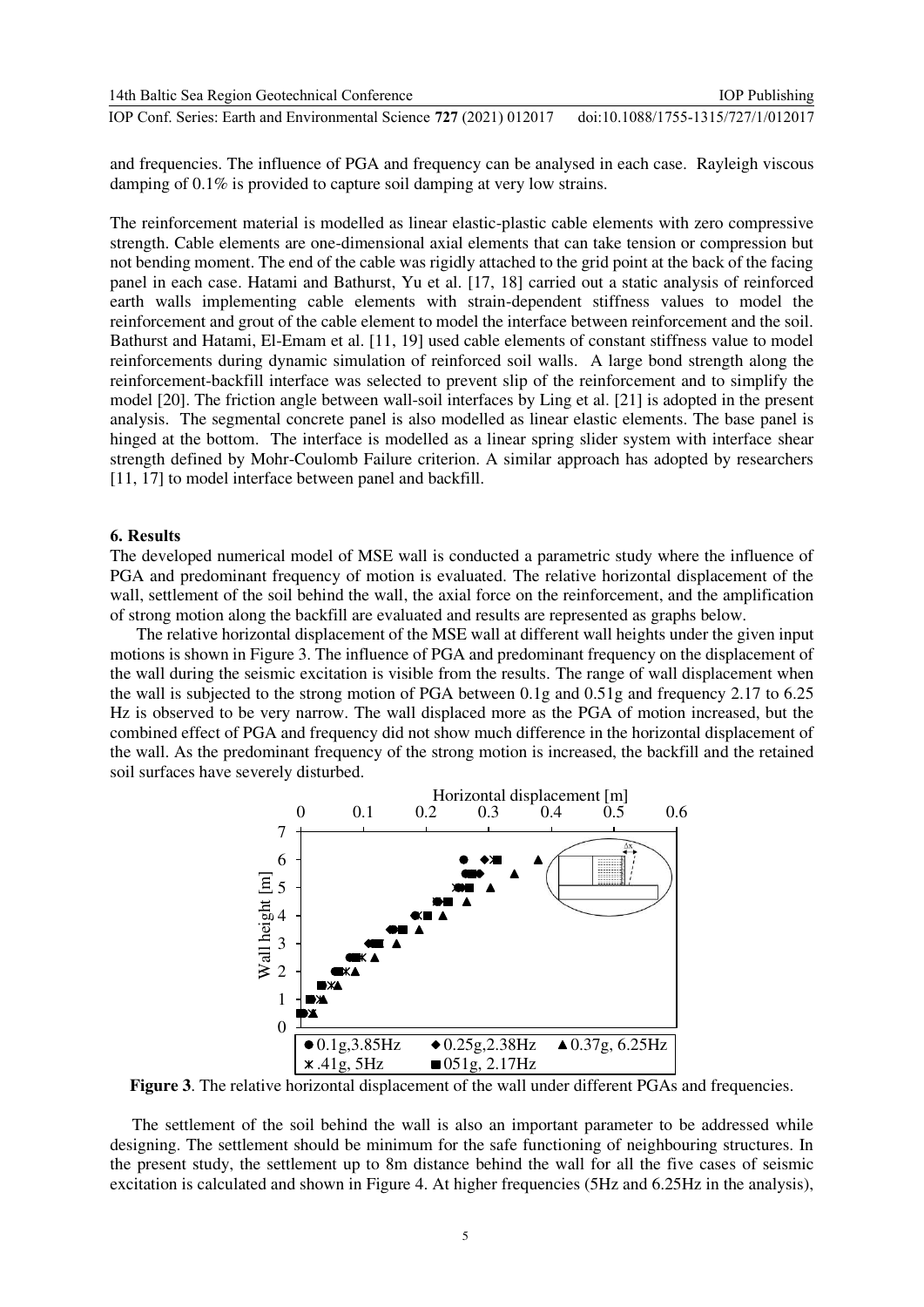the ground surface has disturbed severely and large heaving is observed on the surface. However, at lower frequencies, the settlement is observed close to the panel and heaving is observed beyond the wall.



**Figure 4**. Comparison of the settlement of soil behind the wall

The amplification of seismic motion is an important factor to incorporate in the seismic design of retaining structures. Amplification is defined as the factor by which the input motion is being amplified while the wave propagates through the soil media. For the present study, the amplification factor is defined as the ratio of the peak ground acceleration experienced at the backfill to the peak ground acceleration of the input motion. Amplification phenomena are influenced by many factors such as the non-linear behaviour of ground, ground motion characteristics, and wall properties. Amplification of strong motion always demands an improved design methodology, which is necessary for the current design practice. In the present study, amplification of motion along the backfill is studied with the five earthquake conditions. The amplification factor is calculated from the numerical results and is shown in Figure 5.



**Figure 5.** Variation of amplification factor with PGA and frequency of motion.

The figure shows that at lower peak ground acceleration, the strong motion propagating through the backfill is amplified. However, at higher PGAs the motion gets attenuated and de-amplification happens. The input motion of PGA 0.1g and 0.25g in the present analysis got amplified to a factor of 1.9 and 1.6.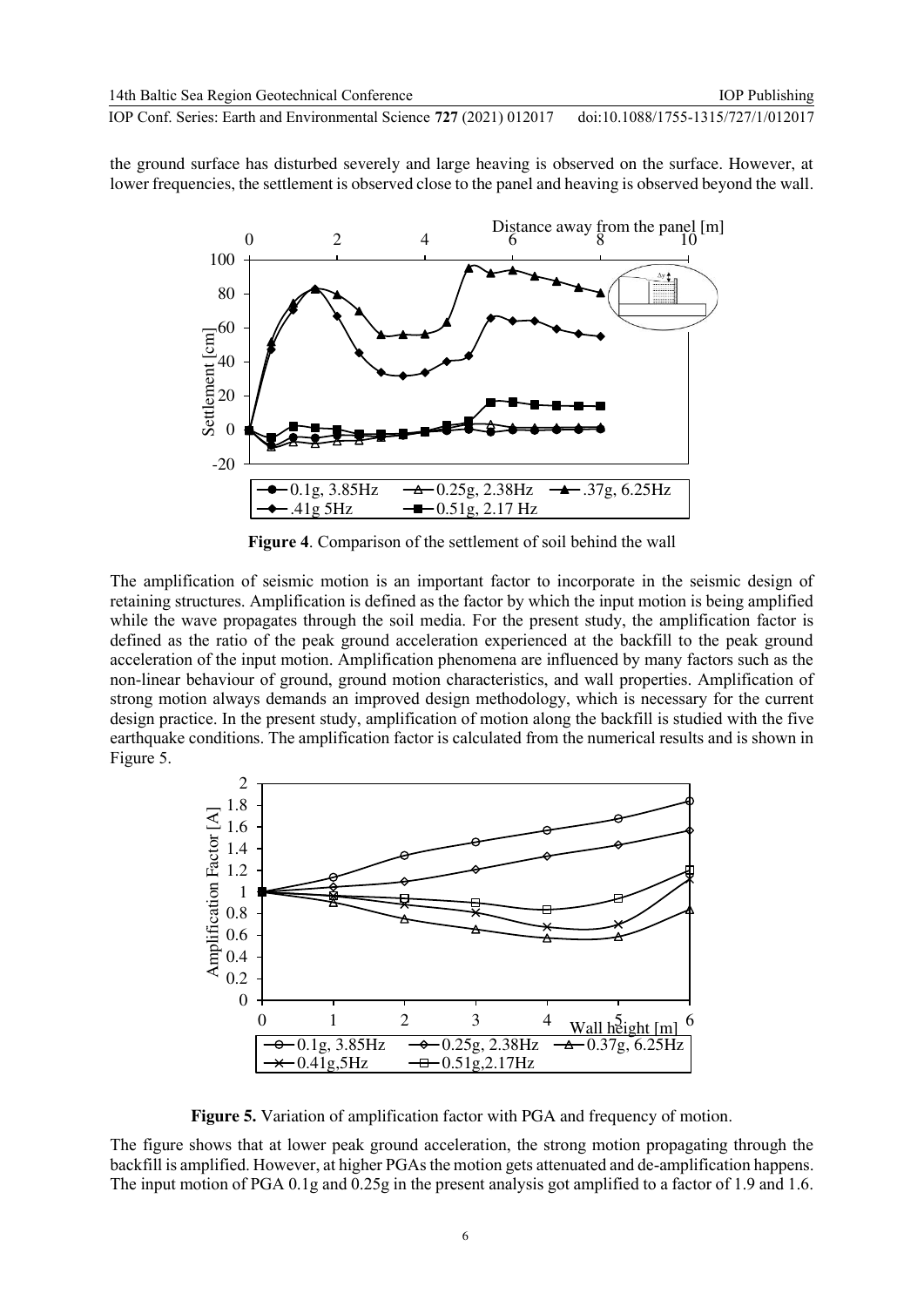| 14th Baltic Sea Region Geotechnical Conference                      | <b>IOP</b> Publishing              |
|---------------------------------------------------------------------|------------------------------------|
| IOP Conf. Series: Earth and Environmental Science 727 (2021) 012017 | doi:10.1088/1755-1315/727/1/012017 |

Notwithstanding, the influence of the frequency of motion is also clearly visible from the results. When the model is subjected to input motions of higher PGAs, lower frequency motion is de-amplified more than high-frequency motion.

 The combined interaction of soil reinforcement and backfill soil reduces the lateral pressure on the wall. Hence the axial force on the reinforcement should be monitored to make sure the wall is stable throughout its service period. In Figure 6, the maximum axial force in the reinforcement at the end of each analysis is shown. Higher axial load is observed towards the wall top, hence a reduced reinforcement length towards the base of the wall is an economical option for the design of reinforced walls. At high-frequency motion, this trend of axial force distribution is disturbed due to more heaving at the surface. Figure 6 shows that when the model was excited under Tabas earthquake condition, with a frequency 6.25Hz and PGA of 0.37g, large heaving was observed and the combined tension and compression has changed the distribution pattern of the reinforcement.



**Figure 6.** Maximum axial force in the reinforcement at the end of each analysis

### **7. Conclusions**

A two-dimensional MSE wall model is analysed in a 2D explicit finite difference software. The results of the study in terms of horizontal displacement of the wall, settlement of the soil behind the panel, amplification of input motion, and axial force in the reinforcement are determined.

- 1. The influence of strong-motion parameters such as peak ground acceleration and predominant frequency on the horizontal displacement of the MSE wall is studied. The combined effect of PGA and frequency of motion created a narrow range of horizontal displacement of the wall. The wall displaced more as the PGA of motion is increased.
- 2. The settlement of soil behind the wall for all the five cases of seismic excitation reveals that at higher frequencies, the backfill and the retained soil surfaces have severely disturbed and large heaving is observed. However, at lower frequencies, the settlement is observed close to the panel and heaving is observed beyond the wall.
- 3. Amplification of strong motion as the wave propagates through the backfill is studied for all the five seismic excitations. The study divulges that at lower peak ground acceleration, the strong motion propagating through the backfill gets amplified, however, the motion gets attenuated at higher PGAs. The input motion of PGA 0.1g and 0.25g in the present analysis got amplified to a factor of 1.9 and 1.6.